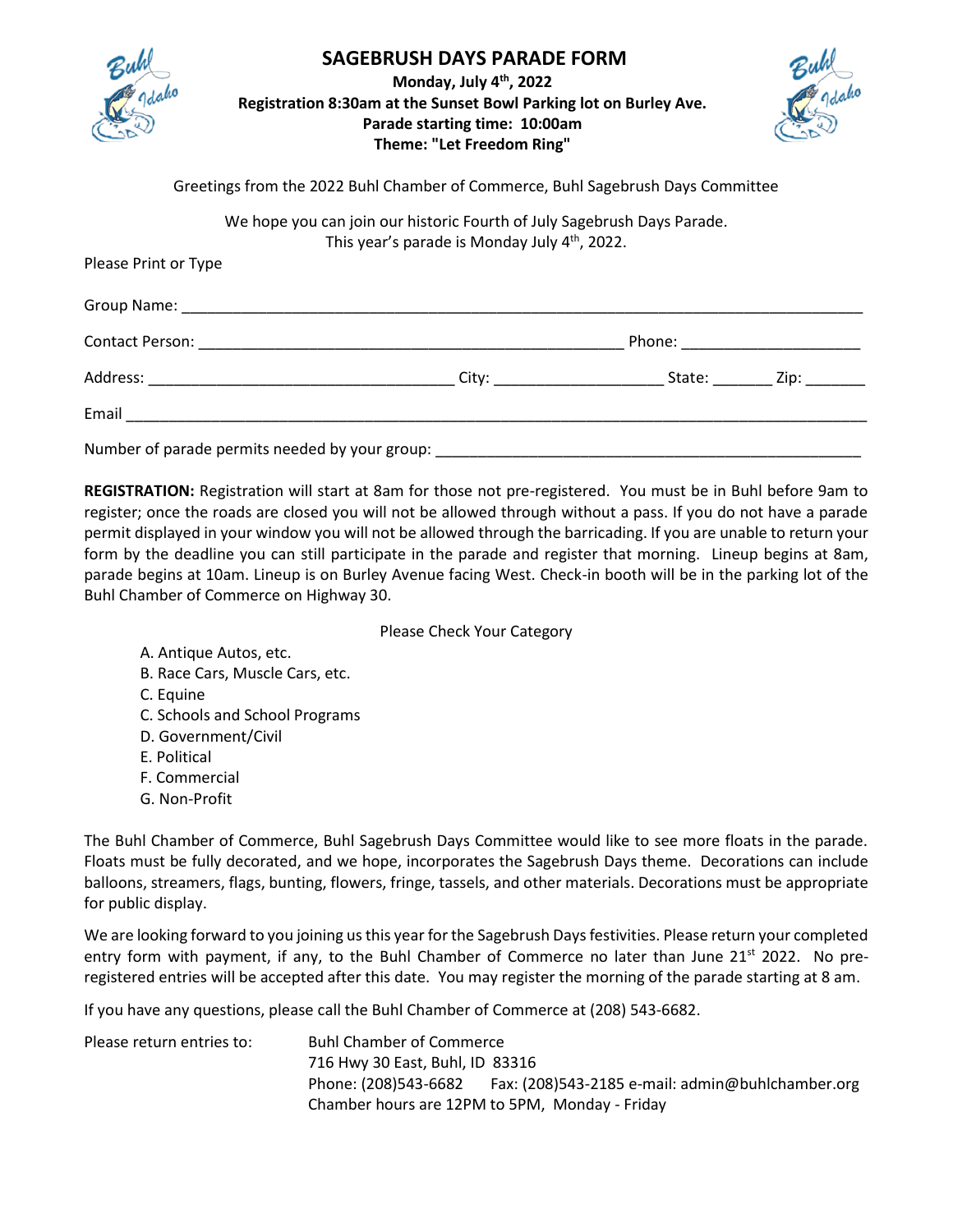- 1. All entries must have adequate liability insurance coverage and proof of this insurance must be in the hands of the Parade Chairman before the day of the parade. All licensed drivers must have valid driver's license and validity may be checked the morning of the parade by an officer of the Buhl Police Department or a Buhl Sagebrush Days Volunteer.
- 2. The entry fee is non-refundable (if applicable).
- 3. The Buhl Chamber of Commerce, Buhl Sagebrush Days Committee, known forward as The Committee, reserves the right to position your entry at its discretion in the parade. The Committee also reserves the right to deny entry into the parade based on non-compliance with these policies and procedures. The Committee reserves the right to deny any individual or business entry into the parade that they feel does not represent the general interest of the public. No alcohol will be tolerated. The Committee also reserves the right to eject any entry where participants are found to be intoxicated.
- **4. No objects (e.g., candy, fliers, toys, etc.) may be thrown to parade spectators from any unit in the parade. Candy, Fliers, Toys, etc., may be handed out by walkers along the parade route.**
- 5. Squirt guns, fire extinguishers, water balloons, etc., will NOT be allowed.
- 6. Participants appearing in the parade must be neat and clean in appearance and present a positive image.
- 7. Line-up will be on a first come first serve basis. The exception to this is the Color Guard, Grand Marshal, and Equine, etc. No entries will be allowed into the staging area before 6 A.M. on Monday, July 4<sup>th</sup> 2022. Your entry MUST be manned at all times during the line-up. Decisions of the Parade Officials are final and at his/her discretion.
- 8. All entries need to be completely by 9:30 A.M.
- 9. Participants walking with an entry or marching band must be at least 13 years of age or supervised by an adult at all times during the line-up.
- 10. Horse participants under the age of 18 must be supervised by an adult prior to the start of the parade NO EXCEPTIONS!
- 11. All information concerning your entry, including entry fee, if applicable, and this form must be in the hands of the Committee, no later than June 21, 2022. No pre-registered entries will be accepted after this date.
- 12. You may register the morning of the parade starting at 8 am. There will be a \$10 fee for late registration.
- 13. The committee accepts cash, check and credit cards as forms of payment.

I have read, understand, and agree with the above policies and procedures.

Signature: \_\_\_\_\_\_\_\_\_\_\_\_\_\_\_\_\_\_\_\_\_\_\_\_\_\_\_\_\_\_\_\_\_\_\_\_\_\_\_\_\_\_\_\_\_\_\_\_\_\_\_ Date: \_\_\_\_\_\_\_\_\_\_\_\_\_\_\_\_\_\_\_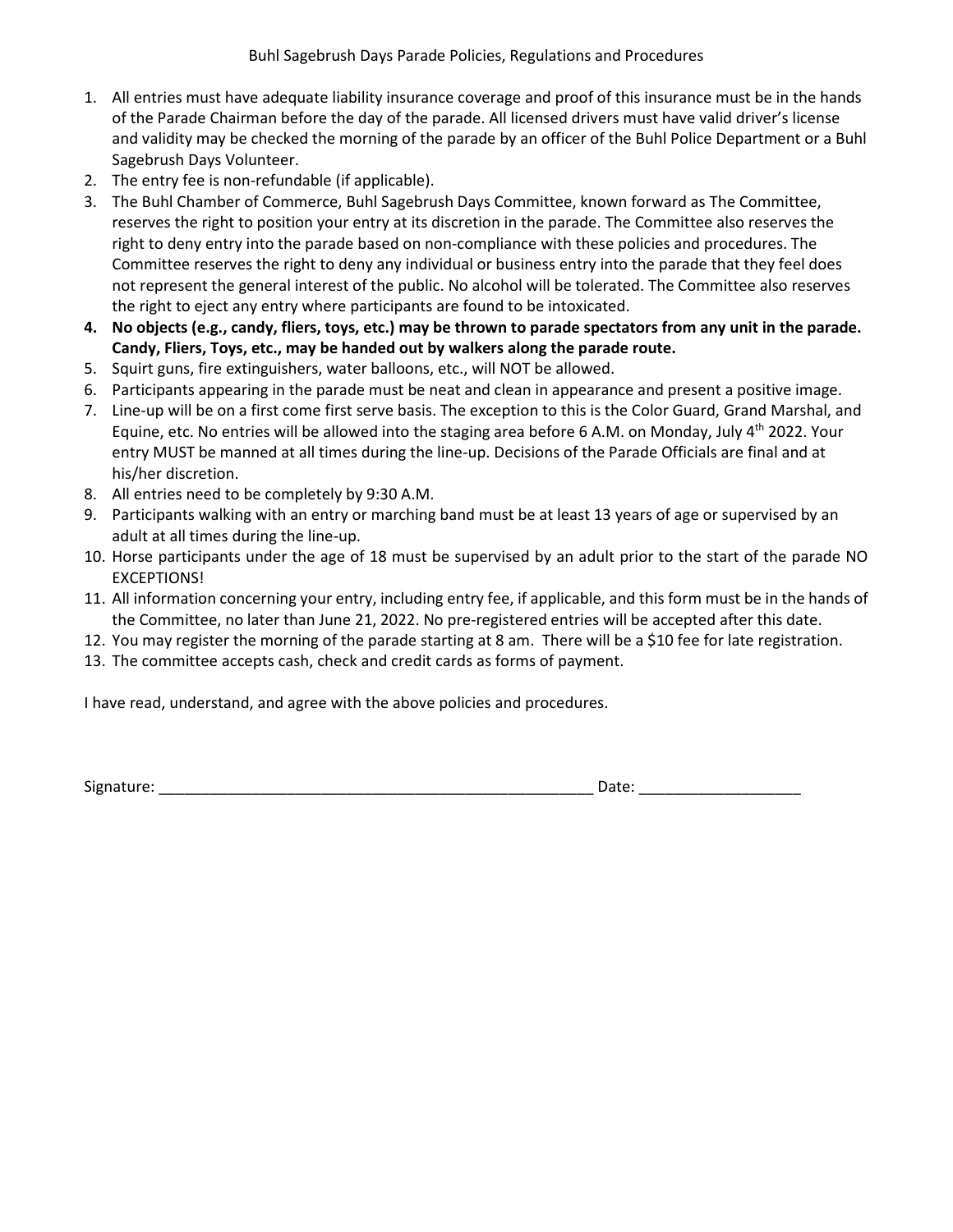\_\_\_\_\_\_\_\_\_\_\_\_\_\_\_\_\_\_\_\_\_\_\_\_\_\_\_\_\_\_\_\_\_\_\_\_\_\_\_\_\_\_\_\_\_\_\_\_\_\_\_\_\_\_\_\_\_\_\_\_\_\_, in participation in the Buhl Sagebrush Days Parade, July 4<sup>th</sup>, 2022, do hereby indemnify, save harmless, and defend, regardless of the outcome, the Buhl Chamber of Commerce, Buhl Sagebrush Days Committee, its Committee Members, the City of Buhl, the State of Idaho and the Idaho Transportation Department against all suits, claims or losses, including costs, expenses and attorney fees incurred as a result of any act or omission, neglect or misconduct of the participants during the event that is subject to this agreement.

| Sponsor/Authorized Representative: |       |
|------------------------------------|-------|
| Representing:                      |       |
| Phone:                             | Date: |